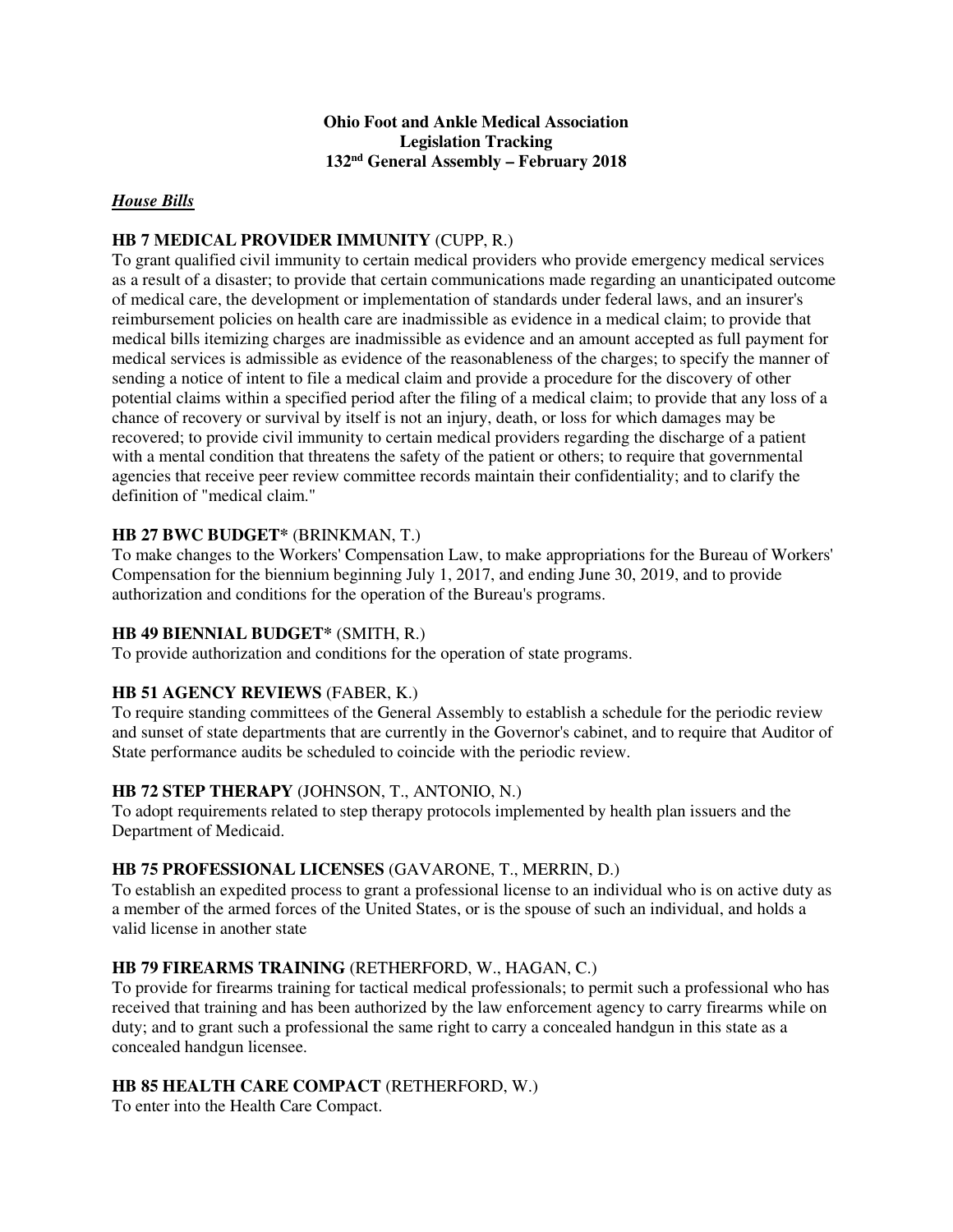## **HB 131 PHYSICAL THERAPY** (GAVARONE, T., REINEKE, B.)

To modify the laws governing the practice of physical therapy.

### **HB 145 CONFIDENTIAL TREATMENT\*** (HUFFMAN, S., SPRAGUE, R.)

To provide for the establishment of a confidential program for the treatment of certain impaired practitioners and to declare an emergency.

### **HB 167 OPIOID MEDICATIONS** (EDWARDS, J.)

Regarding addiction treatment and opioid prescribing by physicians and dentists.

### **HB 169 HEALTH INSURANCE** (MERRIN, D.)

To require, with respect to insurance contracted for or provided by the Department of Administrative Services, an individual who is not covered by a collective bargaining agreement to pay the same percentage of the premium for vision, dental, or life insurance as the individual pays for health insurance.

### **HB 172 MEDICAL RECORDS** (SCHURING, K.)

To modify the laws governing access to a patient's medical records.

### **HB 191 NURSE ANESTHETISTS** (GONZALES, A.)

Regarding the practice of certified registered nurse anesthetists.

### **HB 193 FLU VACCINES** (HAGAN, C.)

To prohibit an employer from taking an adverse employment action against a person who has not been or will not be vaccinated against influenza.

### **HB 273 ADMITTING PRIVILEGES** (GAVARONE, T.)

To prohibit a physician from being required to secure a maintenance of certification as a condition of obtaining licensure, reimbursement, or employment or obtaining admitting privileges or surgical privileges at a hospital or health care facility.

### **HB 289 OCCUPATIONAL LICENSING** (HOOD, R., MCCOLLEY, R.)

To establish a statewide policy on occupational regulation, to require standing committees of the General Assembly to periodically review occupational licensing boards regarding their sunset, to require the Common Sense Initiative Office to review certain actions taken by occupational licensing boards, and to require the Legislative Service Commission to perform assessments of occupational licensing bills and state regulation of occupations.

#### **HB 317 TAX DEDUCTION** (YOUNG, R.)

To authorize, for six years, a personal income tax deduction for a physician based on the number of hours the physician provides uncompensated medical services through a hospital, free clinic, or nongovernmental medical organization.

#### **HB 326 PRESCRIBING AUTHORITY** (SEITZ, B., GAVARONE, T.)

To authorize certain psychologists to prescribe psychotropic and other drugs for the treatment of drug addiction and mental illness.

#### **HB 399 HEALTH INSURANCE** (HENNE, M., BUTLER, J.)

To enact the Ohio Right to Shop Act to require health insurers to establish shared savings incentive programs for enrollees.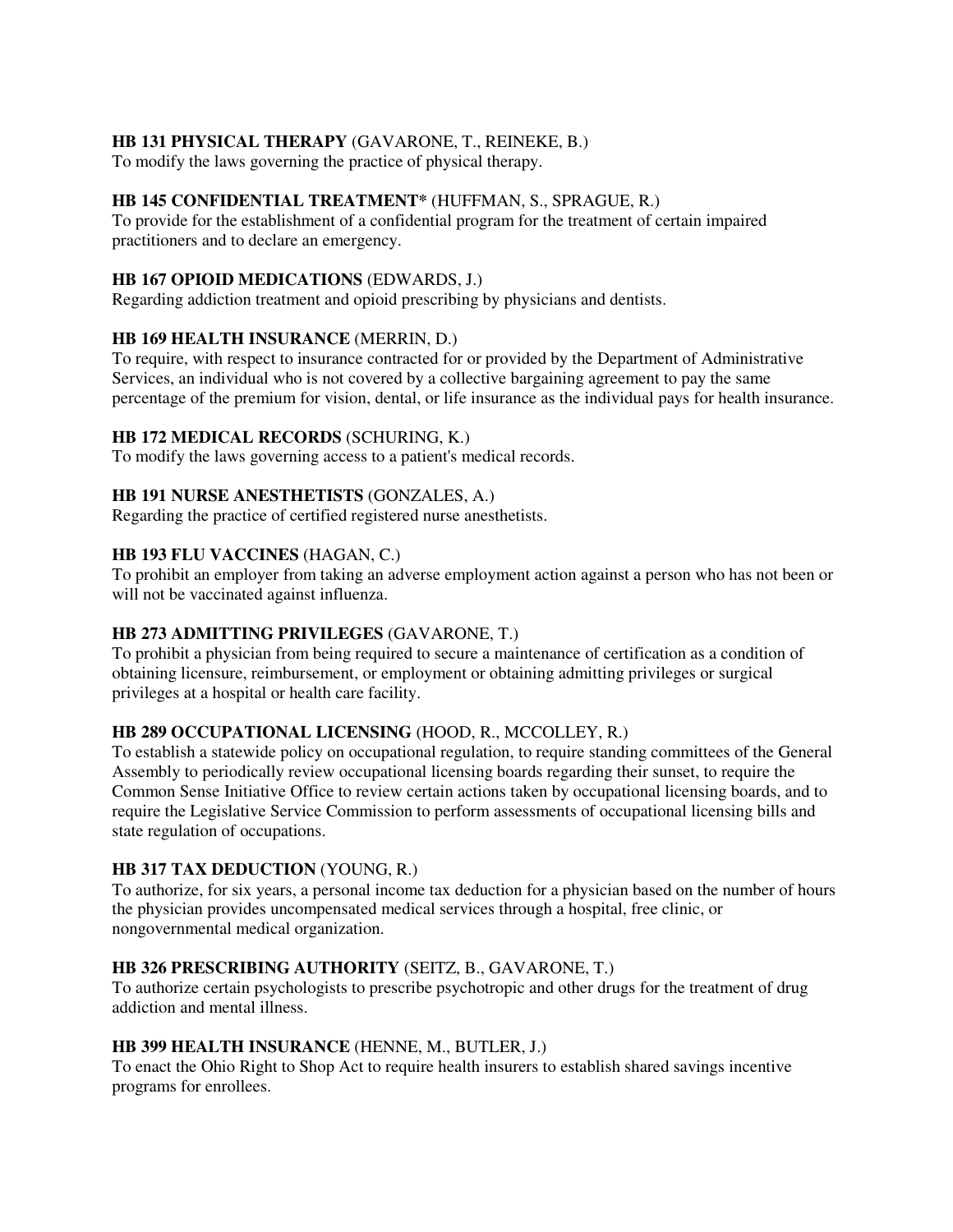### **HB 408 WEEK DESIGNATION** (WEST, T., BOGGS, K.)

To create the Health Insurance Participation Week.

### **HB 416 HEALTH SERVICE PRICES** (HUFFMAN, S.)

Regarding the provision of cost estimates for scheduled health care services and health care services requiring insurer preauthorization.

### **HB 440 HEALTH CARE** (FEDOR, T., KENT, B.)

To establish and operate the Ohio Health Care Plan to provide universal health care coverage to all Ohio residents.

### **HB 450 HEALTH BENEFITS** (ANTANI, N.)

To impose review and other requirements on existing health insurance mandated benefits and to establish requirements for the creation of new mandated benefits.

### **HB 465 MEDICAID DRUG BENEFITS** (LIPPS, S., KOEHLER, K.)

To provide for the prescribed drugs benefit to be delivered under the Medicaid program through the feefor-service system.

### **HB 479 DRUG PRICE INFORMATION** (LIPPS, S., WEST, T.)

Regarding pharmacy benefit managers, pharmacists, and the disclosure to patients of drug price information.

### **HCR 5 HEALTH CARE** (SYKES, E.)

To urge the Congress of the United States, and in particular the Ohio Congressional delegation, to support the preservation of the Patient Protection and Affordable Care Act of 2010.

### **HCR 6 AFFORDABLE CARE ACT** (GOODMAN, W., FABER, K.)

To urge Congress to continue its efforts to fully repeal the Affordable Care Act and to recommend that future federal health care policies restore power to the states, fund the Medicaid program through block grants to individual states, and permit the sale of health insurance across state lines.

#### *Senate Bills*

### **SB 16 CULTURAL COMPETENCY** (TAVARES, C.)

To require certain health care professionals to complete instruction in cultural competency.

#### **SB 56 STEP THERAPY** (LEHNER, P., TAVARES, C.)

To adopt requirements related to step therapy protocols implemented by health plan issuers and the Department of Medicaid.

### **SB 79 AGENCY REVIEWS** (JORDAN, K.)

To require standing committees of the General Assembly to establish a schedule for the periodic review and sunset of state departments that are currently in the Governor's cabinet, and to require that Auditor of State performance audits be scheduled to coincide with the periodic review.

### **SB 91 UNIVERSAL HEALTH CARE** (SKINDELL, M., TAVARES, C.)

To establish and operate the Ohio Health Care Plan to provide universal health care coverage to all Ohio residents.